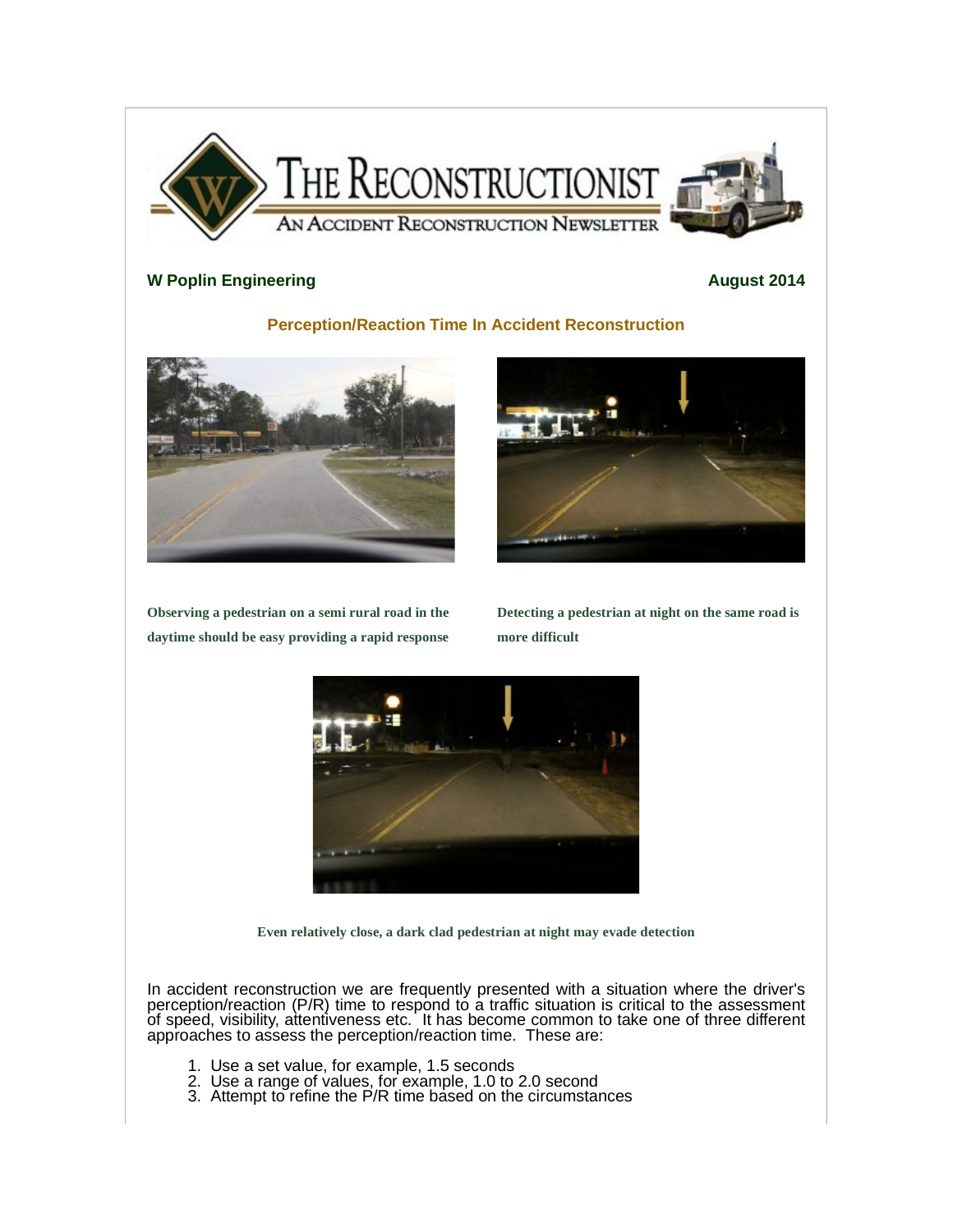Different authors and researchers have varying definitions of perception and reaction with some references subdividing the times into five or more defined phases. You can define reaction time as simply the time associated with physical movement, such as, moving the foot from the accelerator to the brake pedal. Other researchers include the decisionmaking process to initiate the maneuver as well as the physical motion in the total reaction time. A typical breakdown for P/R time would put detection and recognition into the perception category. The reaction category would then include both the decision making and the actual motion.

In real life, the nature of the circumstances in the detection, recognition, decision-making and execution all influence the amount of time required. At the low end, a reflex response such as removing your hand from a hot surface can occur very quickly. P/R values as low as 0.1 – 0.2 seconds can be obtained from this type of reflexive response. This very rapid response could occur in accident reconstruction where a "startled" driver was involuntarily responding to a loud noise or sudden vibration. A reflexive jerk of the steering wheel could occur very quickly. A more considered reaction takes longer.

Moving up the ladder in terms of both time and complexity is a situation that is fully expected with the range of potential responses very limited. These "respond to the buzzer" situations are easy to test and show up frequently in literature. A single potential stimulus and single response can produce a very short  $P/R$  time. Values of  $0.2 - 0.3$  seconds are typical.

Increasing the complexity to expected but varying response possibilities increases the P/R. An example is a baseball batter at home plate. In this situation, the focus is intense and there is the preparatory motion of the pitcher to assist with the timing. The batter is fully aware that a ball is being pitched, but has to decide if it will be a ball or strike and whether or not to swing the bat. If the batter decides to swing he has to judge where the bat can make contact with the ball. The batter will typically have a little more or less than 0.5 second to make the decisions and execute the swing. With training and practice most people can execute this maneuver with some degree of success.

Most accident situations are less predictable. For example, approaching a green traffic signal, you will be fully aware that it could turn yellow but generally have no specific timing mechanism. Situations where the problem is anticipated, readily visible, readily identifiable and the action required is relatively simple produce the lowest P/R reaction values typically used in accident reconstruction approximately  $\frac{1}{2}$  to  $\frac{1}{2}$  of a second. However, longer times could reasonably be expected. Longer times could be associated with drivers who were not focused on the light at the moment it changed. Driving requires many actions approaching an intersection. Good drivers are monitoring their speed, the mirrors and side streets for approaching vehicles and pedestrians. Drivers who were focused on anything other than directly at the light would likely respond somewhat slower than the minimums. Drivers could also respond slower if they did not deem the situation urgent, that is, they were far enough away that a moderate response time would be adequate. Drivers could also respond slower if there was some indecision, that is, stop or proceed through.

In situations where drivers are not anticipating a problem but are somewhat surprised, the P/R times increase. Imagine if you were to come over a hill in daylight and observe a truck overturned on its side across the roadway. It would be a surprise but the problem would be obvious. The solution would also be relatively obvious, that is, get your vehicle slowed or stopped as rapidly as required or as possible. For clear situations where the problem and the solution are obvious, the P/R times range from approximately 3/4 up to 2 seconds with the 80 – 90th percentile values occurring around 1.5 seconds. This forms the basis for the typical 1.5 seconds used in accident reconstruction.

Many situations in accident reconstructions have a "problem" that either develops slowly or is not immediately obvious. Take the same situation where the truck is not overturned but simply stopped in the travel lane. It will generally take more time to perceive that the stopped truck is a problem and there may be more solutions, come to a stop or steer around. Complexity in the perception phase adds to the P/R time. Complexity in the solution phase also adds to the P/R time. Now imagine the situation at night. The overturned truck may not be nearly as visible. It may take considerably longer to identify and recognize as an overturned truck. It is for these reasons that some authors have recommended an increase in P/R times for nighttime accidents. However, it is really a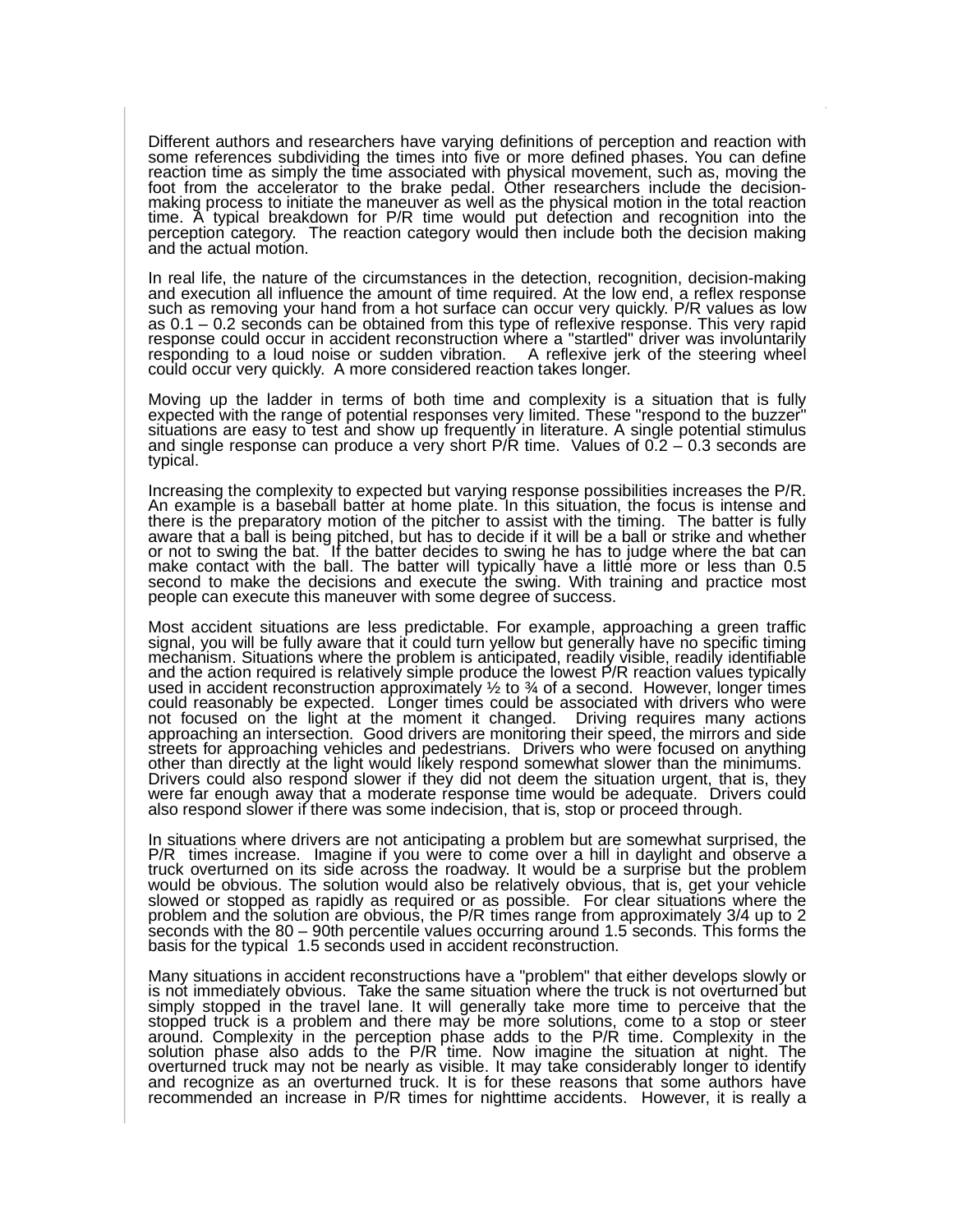detection and identification time increase. Once it is recognized, P/R proceeds at the same general times as during daylight. No one advocates increasing yellow light times at night. The reason is nighttime does not reduce the light visibility or recognition time. In general, the P/R cannot start until the problem is recognized then the rest of the P/R time proceeds the same as if the problem was easily detected.

Recently, there has been a trend to try to quantify P/R times by adding up all the factors that can be readily accounted for day vs. night, rural vs. urban, angle from directly ahead, etc. This work is largely based on comparison with test data and the assumption that each of the factors can be added independently to come up with a result. One author found, for example, the P/R average for response to a stationary pedestrian to be 1 second in daytime, but 3 seconds at night. Here again, it appears that the primary difference is whether the hazard is readily identifiable rather than day vs. night.

So what should be used in Accident Reconstruction? If an analyst is simply trying to quantify a travel distance between initial observation of a hazard and a reaction, then a fixed value P/R can be a reasonable approach. A value of 1.5 seconds is the value typically chosen. A range is probably a better way to approach the variation. For most simple situations, the "surprise" range is typically taken as 1 to 2 seconds or something similar. For other circumstances involuntary reactions on the short end or hard to detect situations on the long end, then P/R values outside of the typical range may be justified. Regardless of what is used, it should be recognized that there is a range of values and that more difficult conditions or situations may expand the upper end of the range.





**Automobile struck in the passenger side in intersection collision**

**Pickup with right of way collided into the side of the automobile**